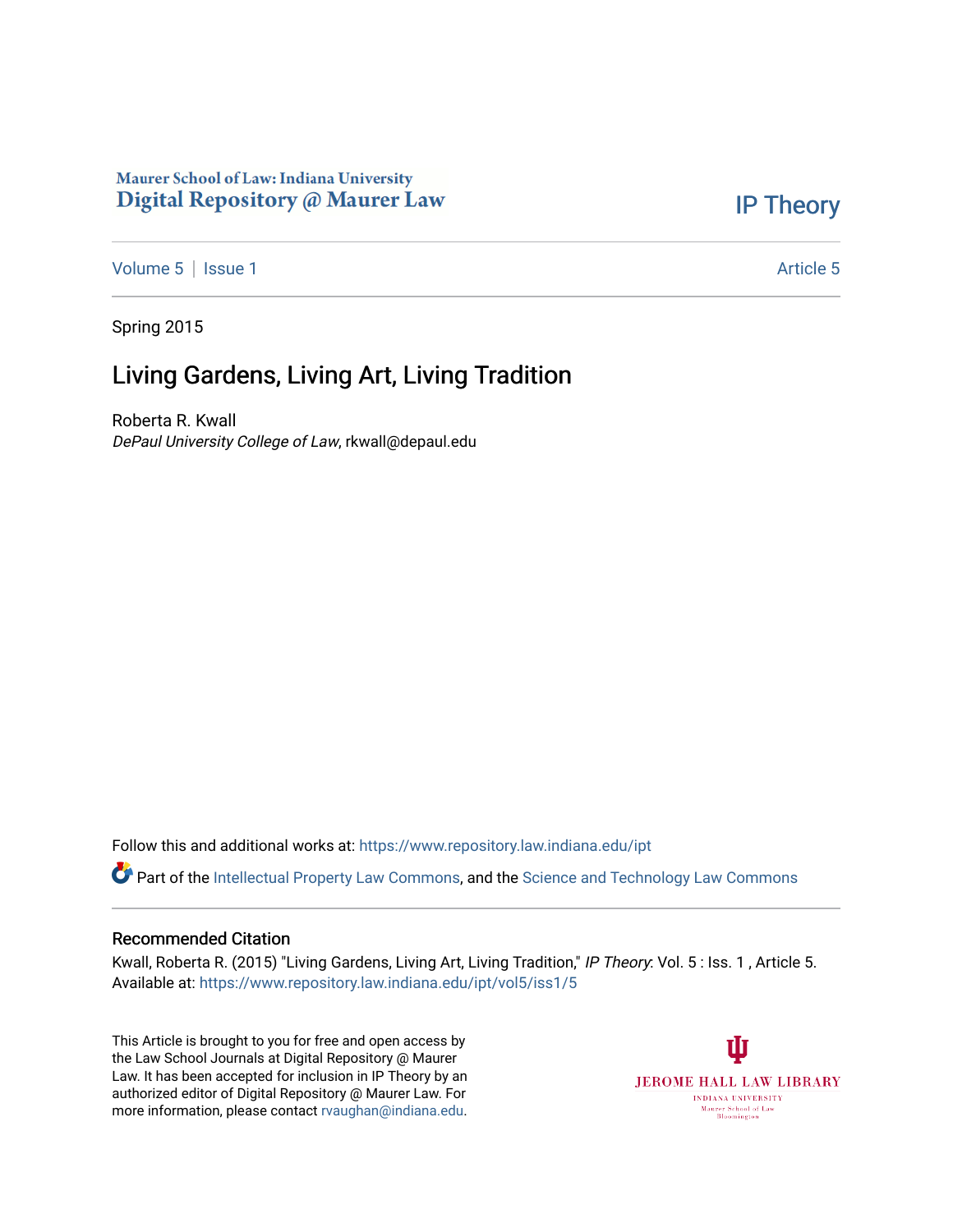

# **Living Gardens, Living Art, Living Tradition**

### *Roberta Rosenthal Kwall\**

#### **INTRODUCTION**

Copyright protection in the United States begins from the moment of a work's "creation."1 Although this rule is codified in the statute, the underlying issues of how and when "creation" occurs are rarely, if ever, explored. Under the current law, as soon as an author creates a copyrightable work of authorship and fixes that work in a tangible medium of expression, the work is entitled to protection. This formulation ignores the critical issues of whether fluid works of authorship that are constantly evolving can be subject to copyright protection and, if so, what is the scope of such protection. Not much has been said or written about how copyright should address such fluid works of authorship that are, by their very essence, continually in progress or otherwise subject to change on an ongoing basis. This dearth of discussion is particularly surprising given that law professors spend a majority of their time writing articles and books that are constantly in a state of flux. Even after publication, many would like to take a crack at revising prior works, and some actually do so in the form of sequel publications!

This Essay initially discusses the protection of fluid works from the standpoint of copyright law in the United States. By way of comparison, this Essay then examines the philosophy of human creativity deriving from the Jewish tradition. It argues that this ancient yet living tradition can inform our copyright policy concerning how we define eligible works of authorship and determine their appropriate scope of protection.

<sup>\*</sup> © 2014 Roberta Rosenthal Kwall, Raymond P. Niro Professor of Intellectual Property Law, Founding Director, DePaul College of Law Center for Intellectual Property Law and Information Technology. Comments about this Essay are welcome: rkwall@depaul.edu. This Essay draws from one of my previous publications, *The Lessons of Living Gardens and Jewish Process Theology For Authorship and Moral Rights*, 14 VAND. J. Ent. & Tech. L. 889 (2012).

<sup>1. 17</sup> U.S.C. § 302(a) (1978) (applying to works created on or after January 1, 1978).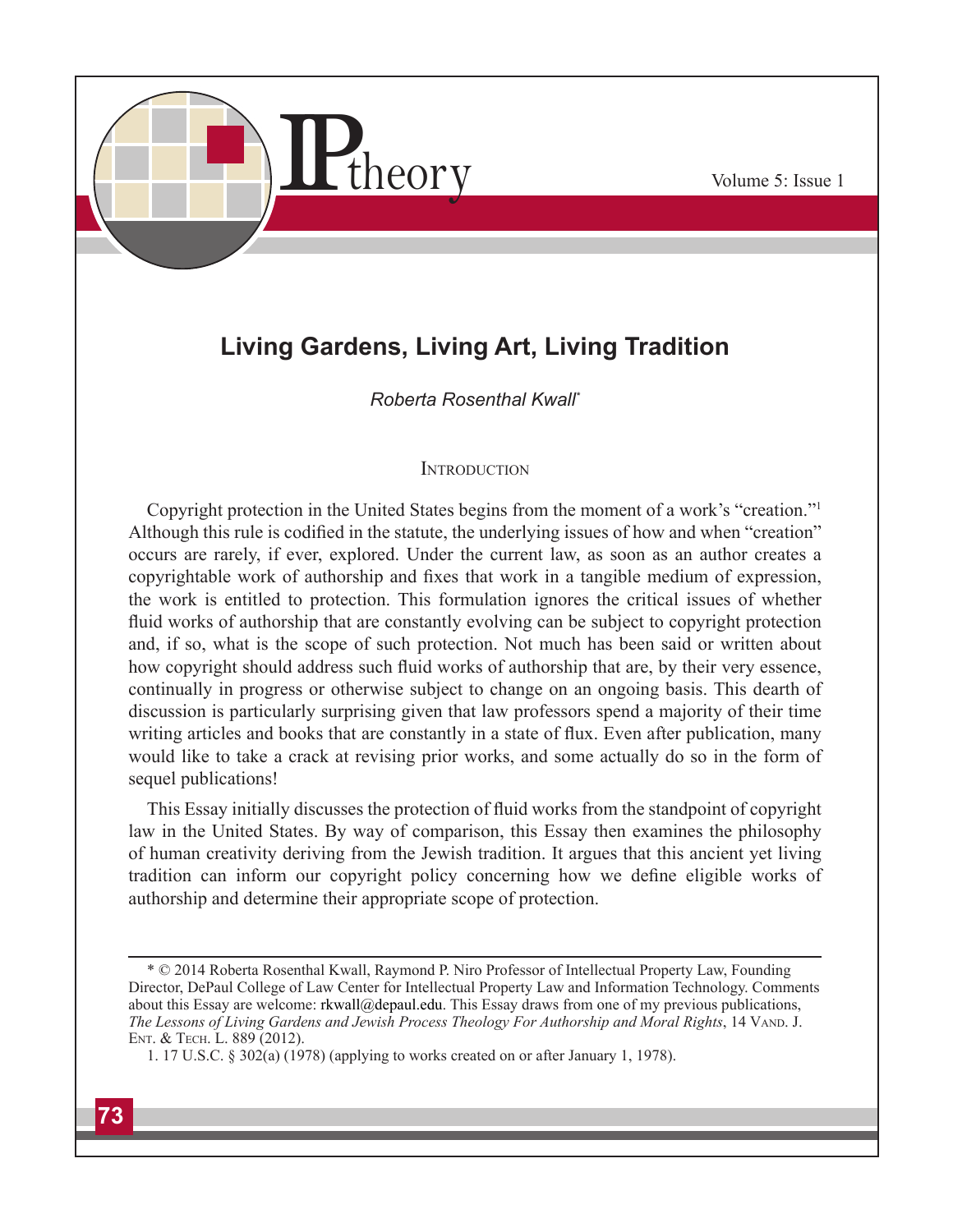#### I. Living Gardens and Living Art

Chapman Kelley creates representational paintings of landscapes and flowers.<sup>2</sup> In 1984, he installed "Wildflower Works" in Chicago's Grant Park.<sup>3</sup> The work is described as "two enormous elliptical flower beds, each nearly as big as a football field, featuring a variety of native wildflowers and edged with borders of gravel and steel."<sup>4</sup> The work was promoted as "living art" and was widely acclaimed on both a critical and popular level.<sup>5</sup> Kelley, along with a group of volunteers, tended the garden, pruning and replacing it as needed. <sup>6</sup> In 2004, however, the Chicago Park District drastically modified the garden, reducing it to less than half of its original size, changing some of the planting material, and reconfiguring the flower beds.<sup>7</sup> Kelley sued the Park District for violating his moral right of integrity under the Visual Artists Rights Act ("VARA").<sup>8</sup>

The district court did not grant Kelley his requested relief. The court held that his work could be considered both a painting and a sculpture under VARA and therefore met the statutory requirements of a work of visual art under VARA.<sup>9</sup> Oddly, however, the court denied relief to Kelley on the ground that the work also lacked sufficient originality to be considered copyrightable under the copyright statute.10 The district court's ruling in this regard was completely flawed because works cannot be protected under VARA if they do not otherwise qualify for copyright protection.

On appeal in 2011, the Seventh Circuit cast doubt upon the district court's conclusions that Wildflower Works qualifies for protection under VARA and that it failed copyright's originality test.11 Ultimately, however, the Seventh Circuit affirmed the district court's ruling on the ground that the work did not manifest the requisite expressive authorship and fixation requirements

9. Kelley v. Chicago Park Dist., No. 04 C 07715, 2008 WL 4449886, at \*4–5 (N.D. Ill. Sept. 29, 2008), *aff'd in part, rev'd in part, Kelly*, 635 F.3d 290.

10. *Id.* at \*6. The VARA aspect of the decision also included an issue concerning site-specific art. The district court concluded that Kelley's work was site-specific art and therefore, following the First Circuit's opinion in *Phillips v. Pembroke Real Estate, Inc*., 459 F.3d 128 (1st Cir. 2006), it was also categorically excluded from protection under VARA. Given the Seventh Circuit's disposition on the copyrightability of "Wildflower Works," it did not need to address the issue of whether the work was site-specific art and the impact of this determination. The appellate court did, however, appear to accept the work's classification as site-specific art but questioned the district conclusion that, as such, it is caegorically excluded from protection under VARA. *See Kelley*, 635 F.3d at 306–07. The case also involved a breach of contract claim on which the district court ruled in favor of Kelley but awarded nominal damages in the amount of \$1.00. The Seventh Circuit reversed on the breach of contract claim, thus holding that the Park District was entitled to prevail in this matter.

<sup>2.</sup> Kelley v. Chicago Park Dist., 635 F.3d 290, 291 (7th Cir. 2011).

<sup>3.</sup> *Id.*

<sup>4.</sup> *Id.*

<sup>5.</sup> *Id.*

<sup>6.</sup> *Id.* at 294.

<sup>7.</sup> *Id.* at 291.

<sup>8.</sup> *Id.*; 17 U.S.C. § 106A.

<sup>11.</sup> *Kelly*, 635 F.3d at 292.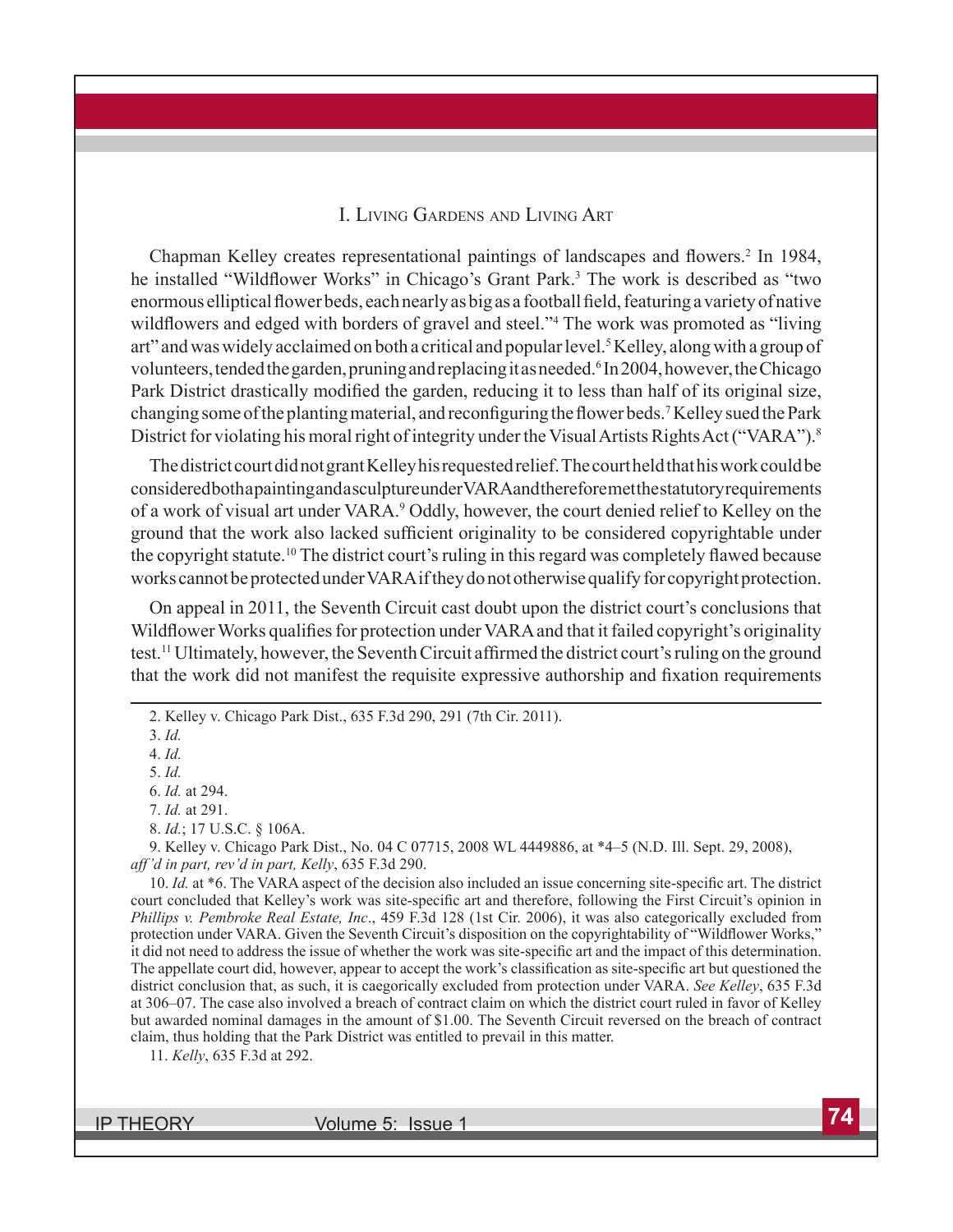rendering it not copyrightable.12 The Supreme Court subsequently denied certiorari in the case, thus foreclosing the opportunity to revisit the significant implications of the decision.<sup>13</sup>

The Seventh Circuit's objections to protecting "Wildflower Works" under copyright appear to be grounded on two somewhat related rationales: 1) the work is "alive and inherently changeable, not fixed,"14 and 2) the work lacks human authorship because its appearance is dependent on the forces of nature15. The Seventh Circuit posited that "works owing their form to the forces of nature cannot be copyrighted."16 Moreover, the court observed that "a garden is simply too changeable to satisfy the primary purpose of fixation; its appearance is too inherently variable to supply a baseline for determining questions of copyright creation and infringement."17 In other words, the fact that the garden's "nature is one of dynamic change" means that copyright protection fails due to lack of fixation.<sup>18</sup> In contrast, the fixation and inherent fluidity components of the court's first objection present two distinct issues that need to be addressed separately in the analysis.

It can be argued the 1976 Act's concept of "fixation" is not necessarily coterminous with the Constitutional predicate of a "writing."19 The Constitution's "writing" requirement may stem from a concern with subject matter whereas the statutory requirement that a copyrightable work be "fixed within a tangible medium of expression"20 arguably embodies a concern for proof in infringement situations. Moreover, this fixation requirement does not exist universally. The Berne Convention for the Protection of Literary and Artistic Works, which the United States joined in 1988, gives participating countries the option of whether to include a fixation requirement in their copyright laws.<sup>21</sup>

Significantly, fixation can occur at various stages of a work's development, and therefore, this

19. The writing requirement derives from U.S Const. art I, sec. 8, cl. 8. *See* Laura A. Heymann, *How to Write a Life: Some Thoughts on Fixation and the Copyright/Privacy Divide*, 51 Wm. & Mary L. Rev. 825, 844–46, 853 (2009). For a similar argument: Heymann's thesis is that the fixation requirement represents not a Constitutional mandate but rather "a deliberate decision on the part of Congress to afford protection only to certain types of artistic endeavors—those that can be propertized and thus subject to the economic incentives at the heart of copyright law." *Id.* at 849.

20. 17 U.S.C. § 102(a) (1978).

21. *See* Berne Convention for the Protection of Literary and Artistic Works, Sept. 9, 1886, 828 U.N.T.S. 221, art 2(2) ("It shall, however, be a matter for legislation in the countries of the Union to prescribe that works in general or any specified categories of works shall not be protected unless they have been fixed in some material form.").

<sup>12.</sup> *Id.*

<sup>13. 132</sup> S. Ct. 380 (2011), *denying cert. to Kelly*, 635 F.3d 290.

<sup>14.</sup> *Kelley*, 635 F.3d at 304.

<sup>15.</sup> *See id.*

<sup>16.</sup> *Id.*

<sup>17.</sup> *Id.* at 304–05.

<sup>18.</sup> *See id.* at 305.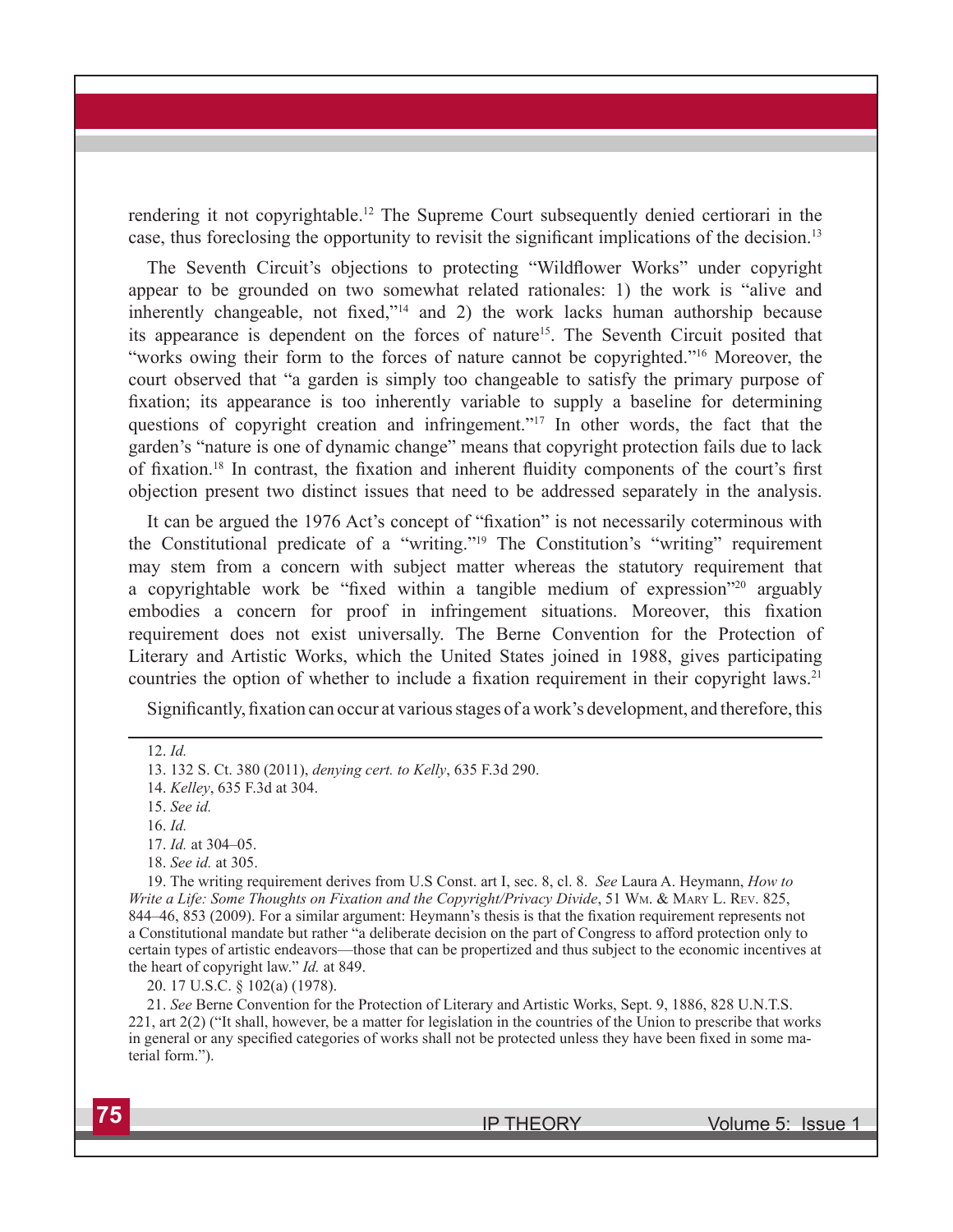issue should not be conflated with the fluid nature of a given work. Indeed, the definitional section of the Copyright Act provides that "[a] work is 'created' when it is fixed in a copy or phonorecord for the first time; *where a work is prepared over a period of time, the portion of it that has been fixed at any particular time constitutes the work as of that time*, and where the work has been prepared in different versions, each version constitutes a separate work."<sup>22</sup> As the copyright statute itself recognizes, works evolve over a period of time, and the fixation requirement is not intended to "freeze" a work at any given point in time in order to pass constitutional muster.<sup>23</sup>

There may be some types of fluid works for which fixation can be problematic. Performance art, which interacts directly with the viewer and the exhibition space, comes to mind because its very essence depends upon constant and significant degrees of fluidity from one performance to another. The Seventh Circuit believed that "Wildflower Works" was so fluid that it should be barred from copyright protection on this ground. Clearly, the degree of fluidity of a given work should be taken into account in determining its copyrightability, but it should not be the case that a degree of fluidity should, in and of itself, be a bar to copyright protection based on the work's inability to satisfy the fixation requirement.

A standard of "substantial compliance" for fixation could be useful for works with more pronounced degrees of fluidity than more conventional works. For example, as applied in the context of performance art,if a given performance artist typically introduces minimal variations into her work from day to day, an argument probably could be made that the fixation of one performance could satisfy the fixation for the work generally under a substantial compliance standard. The application of this standard would entitle a particular performance to protection and would satisfy fixation for other performances to the extent it could be established that relatively minimal differences exist in those other performances. Of course, this approach entails issues for resolution but such is the nature of many copyright law determinations, such as originality and infringement. As David Lange remarked in the context of discussing the legality of piracy: "There is no escaping: we must decide," and in his view, any decision

<sup>22. 17</sup> U.S.C. § 101 (1978) (emphasis added).

<sup>23.</sup> *Cf.* Heymann, *supra* note 19, at 858–59 (critiquing the fixation requirement on the ground that "when creators seek to avail themselves of copyright protection, they must choose a particular performance of creative output that becomes the fixed work"). With respect to copyrighted Internet websites, the Copyright Office has taken the position that "copyrightable revisions to online works that are published on separate days must each be registered individually." *See* U.S. Copyright Office, *Circular66: Copyright Registration for Online Works,* May, 2009, http://www.copyright.gov/circs/cir66.pdf. According to the Amicus Brief filed by the Volunteer Lawyers for the Arts and the Arts & Business Council of Greater Boston, although "this statement suggests that the registration of a particular website at a particular moment covers only that iteration of the website, it demonstrates that works in a constant state of change—even if change is known and expected at the moment of registration—are sill undoubtedly fixed for purposes of the fixation requirement of the Copyright Act." Brief of Blane De St. Croix et al., as Amici Curiae Supporting Petitioner**,** Kelley v. Chicago Park Dist., 132 S. Ct. 380 (2011) (No. 11-101), 2011 WL 3821356.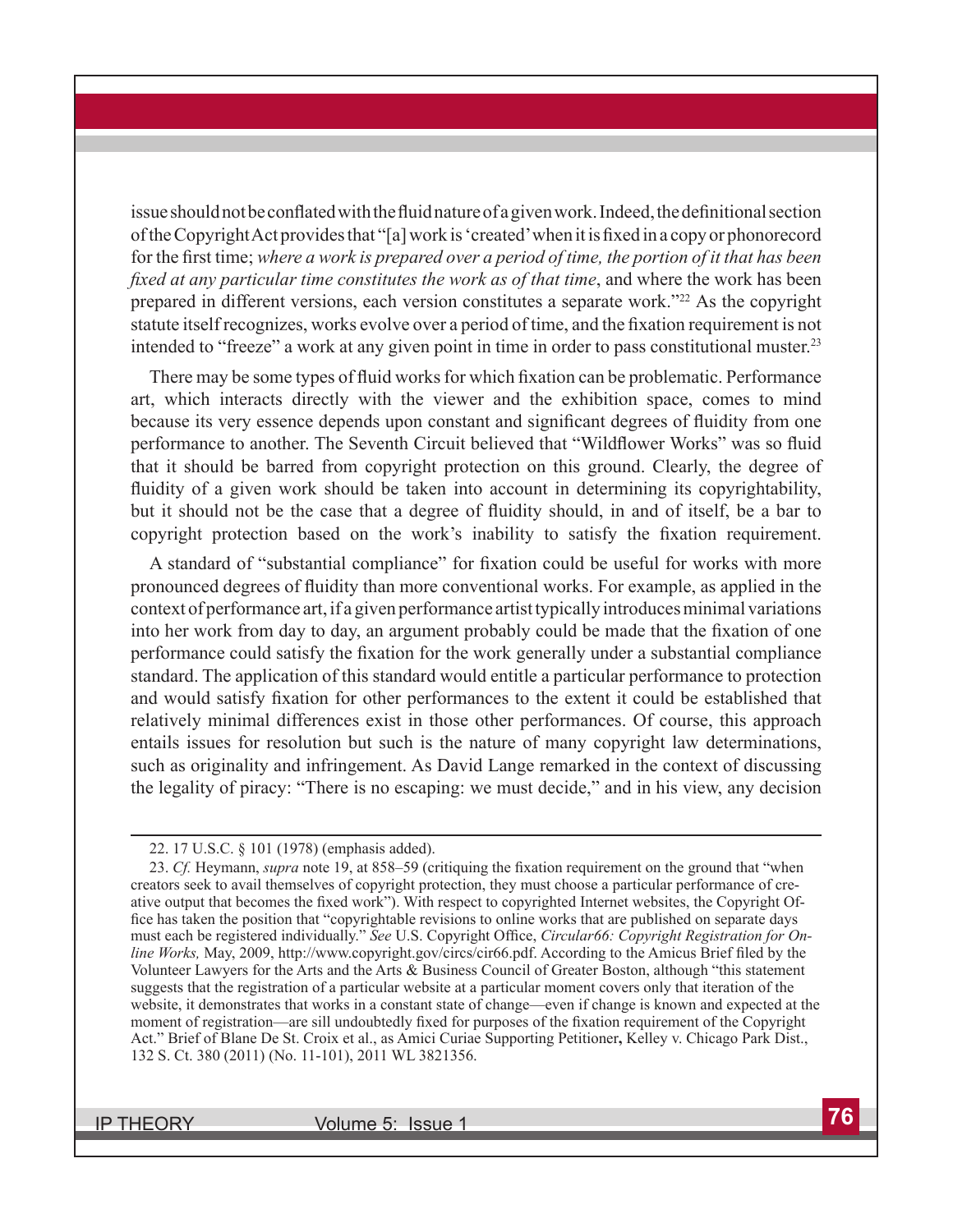"ought to be grounded in fact-finding affected by law."<sup>24</sup>

Thus, satisfaction of the fixation requirement, as a concept distinct from the fluidity of a given work, should not be an insurmountable obstacle for copyright protection for the majority of works of authorship. But this still leaves the question of how to address fluidity apart from the issue of fixation. A system of copyright protection that fails to consider the relevance of fluidity for works of authorship is out of step with how creation occurs in theory and practice. Perhaps because of the existence of the fixation requirement in the United States, the "lore" of copyright law tends to assume stability of eligible works. This narrative of copyright law is far less reflective of reality than we might otherwise think, especially in a digital era when change is so easily accomplished.

Certain works do indeed evolve and change, necessitating judgments about whether they should be protected and, if so, in what manner. The type of work at issue in *Kelley* is an example of a growing subset of Conceptual art that is composed of plants and their soil rather than conventional mediums such as canvas and paint.25 In thinking about how copyright law ought to address these and other fluid types of works of authorship, it is useful to contemplate creativity theories from other disciplines. In recent years, much has been written about creativity theory and its implications for copyright law.26 The following section offers some insights derived from the Jewish tradition, one that has been in existence for at least five thousand years.

#### II. The Living Tradition

The opening sections of Genesis, the first of the Five Books of Moses, furnish the theological foundation for man's existence: man is created in the image of God and his function on earth is to mirror and serve God through the exercise of human creativity. The first Creation narrative in Genesis recounts God's creation of the world in six days.<sup>27</sup> In this narrative, the

<sup>24.</sup> David Lange, *Reimagining the Public Domain*, 66 Law & Contemp. Probs. 463, 481 (2003).

<sup>25.</sup> See Charles Cronin, *Dead on the Vine: Living and Conceptual Art and VARA*, 12 VAND. J. ENT. & TECH. L. 209, 227 (2010). Cronin notes that Conceptual art "is a loosely defined genre of works in which the artist's underlying concept or idea is more important to the ultimate meaning and worth ascribed to the work than is a particular material rendering of it." *Id.* at 225.

<sup>26.</sup> *See*, *e.g.*, Gregory N. Mandel, *To Promote the Creative Progress: Intellectual Property Law and Psychology of Creativity*, 86 Notre Dame L. Rev. 1999 (2011); Gregory N. Mandel, *Left-Brain Versus Right-Brain: Competing Conceptions of Creativity in Intellectual Property Law*, 44 U.C. Davis L. Rev. 283 (2010); Julie E. Cohen, *Creativity and Culture in Copyright Theory*, 40 U.C. Davis L. Rev. 1151 (2007).

<sup>27.</sup> *See* Genesis 1:1—1:31. A nuanced examination of the Creation texts in Genesis discloses two distinct Creation stories. For an in-depth discussion of these narratives and their implications for human creativity, see Roberta Rosenthal Kwall, *Inspiration and Innovation: The Intrinsic Dimension of the Artistic Soul*, 81 Notre Dame L. Rev. 1945, 1951-58 (2006). *See also* Roberta Rosenthal Kwall, The Soul of Creativity: Forging <sup>a</sup>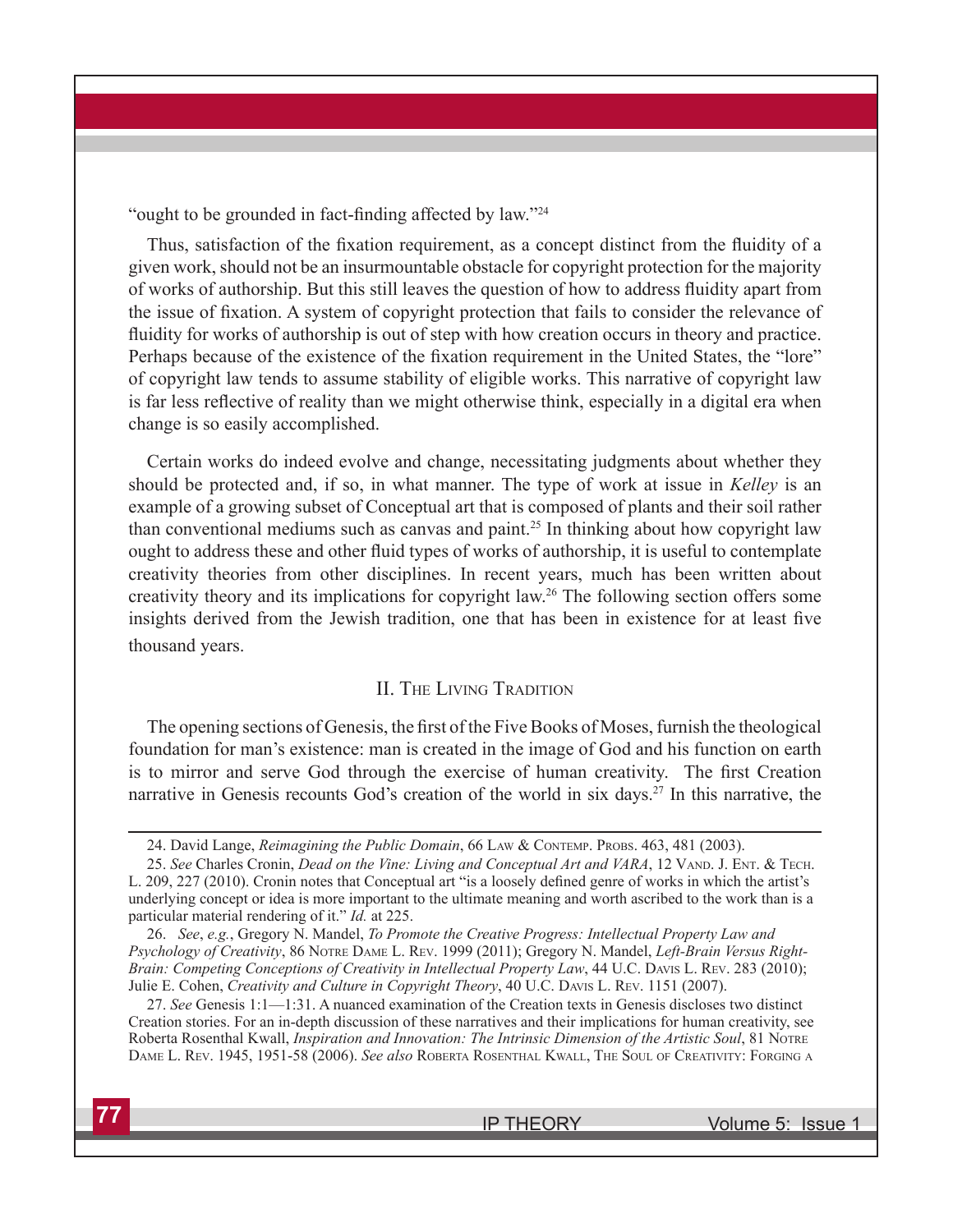Torah<sup>28</sup> states: "God created man in His image, in the image of God He created him."<sup>29</sup> Further, God commanded man to "fill the earth and master it."<sup>30</sup> Through this language, the first Creation narrative establishes that man's capacity for artistic creation mirrors or imitates God's creative capacity.31

 According to Rabbi Joseph Soloveitchik, a leading modern theologian, the Torah chose to relate the tale of creation so that man could derive the law that humans are obligated to create. Soloveitchik wrote that "[t]he peak of religious ethical perfection to which Judaism aspires is man as creator."32 He has argued that the term "image of God" as used in this narrative from Genesis underscores "man's striving and ability to become a creator."<sup>33</sup> Thus, the Jewish religion introduced to the world that "[t]he most fundamental principle of all is that man must create himself."34

Understanding human creativity through the lens of the Jewish tradition illustrates that the characteristic ingredients of both Divine and human creativity are partnership, relationship, and fluidity. According to the Jewish tradition, it is man's function to partner with God in creating an improved world and to renew the cosmos with his own creative enterprise.35 The rabbinic literature provides that "[a]ll that was created during the six days of creation requires improvement."<sup>36</sup> According to Jewish tradition, man was not intended to be a passive recipient of the Torah but rather "a partner with the Almighty in the act of creation."37 An early rabbinic narrative involving a dialogue between the great Talmudic Sage Akivah and the evil governor of the Judean province, Tinius Rufus, expresses this fundamental idea.38 Rufus challenged Akivah by asking whether the work of God or man is more beautiful.<sup>39</sup> Akivah replied that man's work is better with respect to those things where his art is effective (as opposed to those

MORAL RIGHTS LAW FOR THE UNITED STATES 11-22 (2010).

32. Joseph B. Soloveitchik, Halakhic Man 101 (Lawrence Kaplan trans., 1983).

33. Joseph B. Soloveitchik, The Lonely Man of Faith 12 (1965).

34. Soloveitchik, *supra* note 32, 109.

35. *See id.* at 81.

36. Genesis Rabbah 11:6.

37. Soloveitchik, *supra* note 32, at 81.

<sup>28.</sup> The term "Torah" designates the Five Books of Moses, the first five books of the Hebrew Bible.

<sup>29.</sup> Etz Hayim: Torah and Commentary 10 (David L. Lieber et al. eds., 2001) [hereinafter Etz Hayim] (corresponding to *Genesis* 1:27).

<sup>30.</sup> *Id.* (corresponding to *Genesis* 1:28).

<sup>31.</sup> *Cf.* Mark Rose, *Copyright and Its Metaphors*, 50 UCLA L. Rev. 1, 11 (2002) (noting that "some creative spark . . . if unpacked could be shown to carry a numinous aura evocative ultimately of the original divine act of creation itself").

<sup>38.</sup> *See* Midrash Tanhuma, Tazria 5.

<sup>39.</sup> *Id*.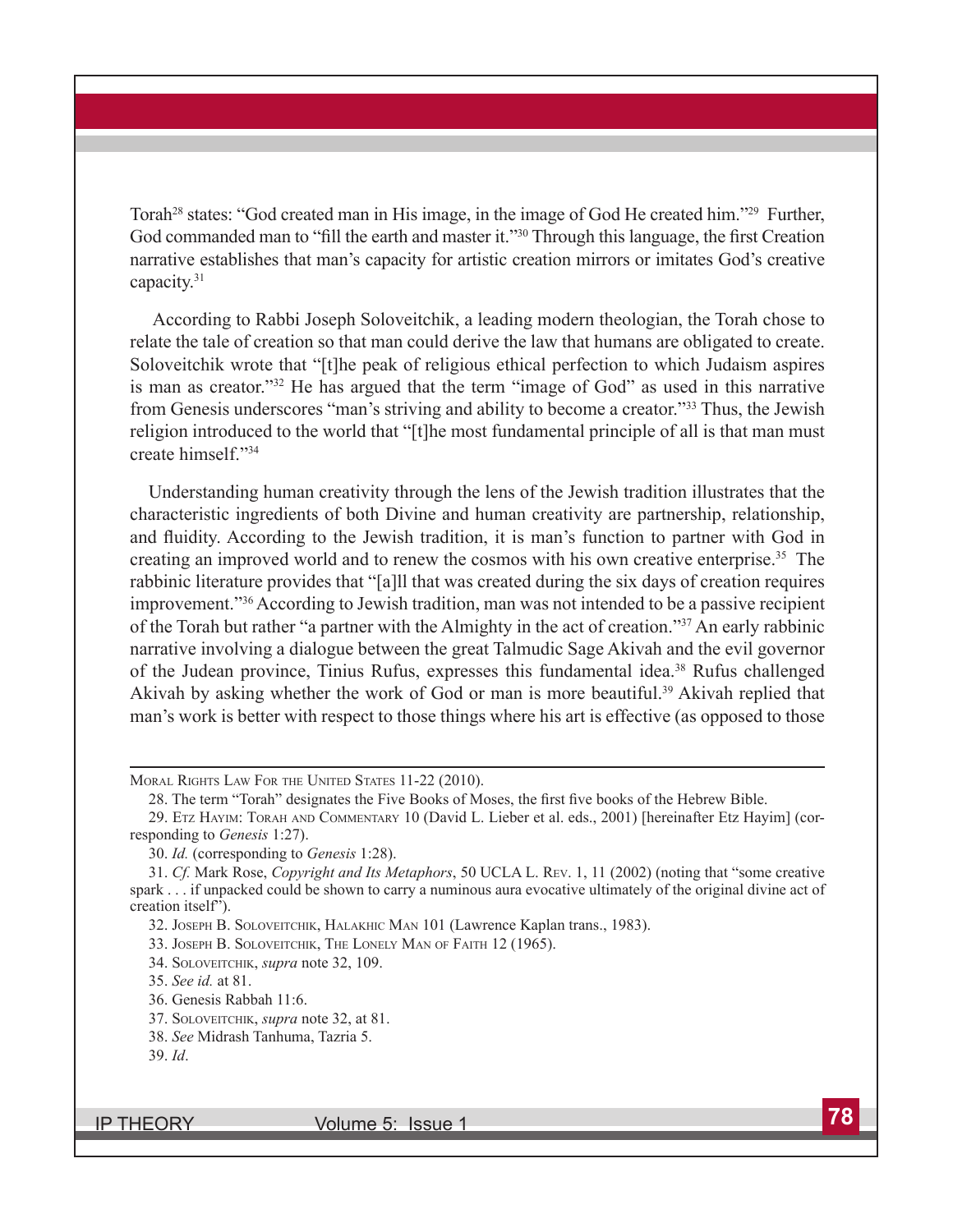matters such as the creation of heaven and earth which man cannot imitate).<sup>40</sup> Significantly, it is this sense of partnership with the Divine that underlies the argument that human creativity can be an expression of the Jewish concept of *tikkun olam*—understood in broad, general terms as repairing the world.<sup>41</sup>

The concept of partnership between man and God is connected generally to the idea of relationship. Specifically, a dynamic synergy between God, humanity, and all creation lies at the heart of the Jewish tradition's view of how God and man relate to one another and how humans understand their own creativity. According to this perspective, the world "is partially self-created and self-creating."42 Therefore, "the cosmos is a partner with God in its own becoming" and humans "are partners with the cosmos and with God in our own becoming."<sup>43</sup>

Significantly, the text of Genesis also reveals fluidity as a core concern for Divine creativity. During the period when God created the world, He evaluated his activity at the end of each day.44 Speaking from a Process Theology perspective, Robert Gnuse has remarked that "[t]he statement that God found the creative act of each specific day to be good is highly important, for it means that at each stage of the creative endeavor God stopped and took account of what was unfolding."<sup>45</sup> According to this perspective, God also functioned like an editor who viewed and reviewed daily. The parallel for human creativity in this regard is quite clear given that according to the Jewish tradition, man is obligated to mirror the Divine and to partner with God through his own creativity. Human creators should engage in an ongoing evaluative process of their works, resulting in products that evolve and progress.

Both creativity theory and first-hand narratives of human creators support this description of human output. The process of human creativity is fluid and developmental. Individual creators attest to the "gestational period" underscoring creativity—that timeframe in which the creative juices flow internally, almost imperceptibly. This inner labor—termed "the unconscious machine" by mathematician Henri Poincaré — is what creators underscore as the pivotal component of creativity. <sup>46</sup>Moreover, testimonial accounts of creators also illustrate that creativity entails a partnership between the author and the work itself. Author Madeleine

<sup>40.</sup> *Id*.

<sup>41.</sup> *See* Roberta Rosenthal Kwall, Tikkun Olam: Judaism, Humanism, Transcendence (Martin S. Cohen & David Birnbaum, eds. 2015).

<sup>42.</sup> Bradley Shavit Artson, *Ba-derekh: On the Way—A Presentation of Process Theology*, Conservative Ju-DAISM, Fall-Winter 2010, at 9.

<sup>43.</sup> *Id*.

<sup>44.</sup> *Genesis* 1:4, 10, 12, 18, 21, 25.

<sup>45.</sup> Robert Gnuse, The Old Testament and Process Theology 102 (2000).

<sup>46.</sup> Henri Poincaré, *Mathematical Creation, in* The Creative Process: Reflections on the Invention in the Arts and Sciences 33 (Brewster Ghiselin, ed. 1952).